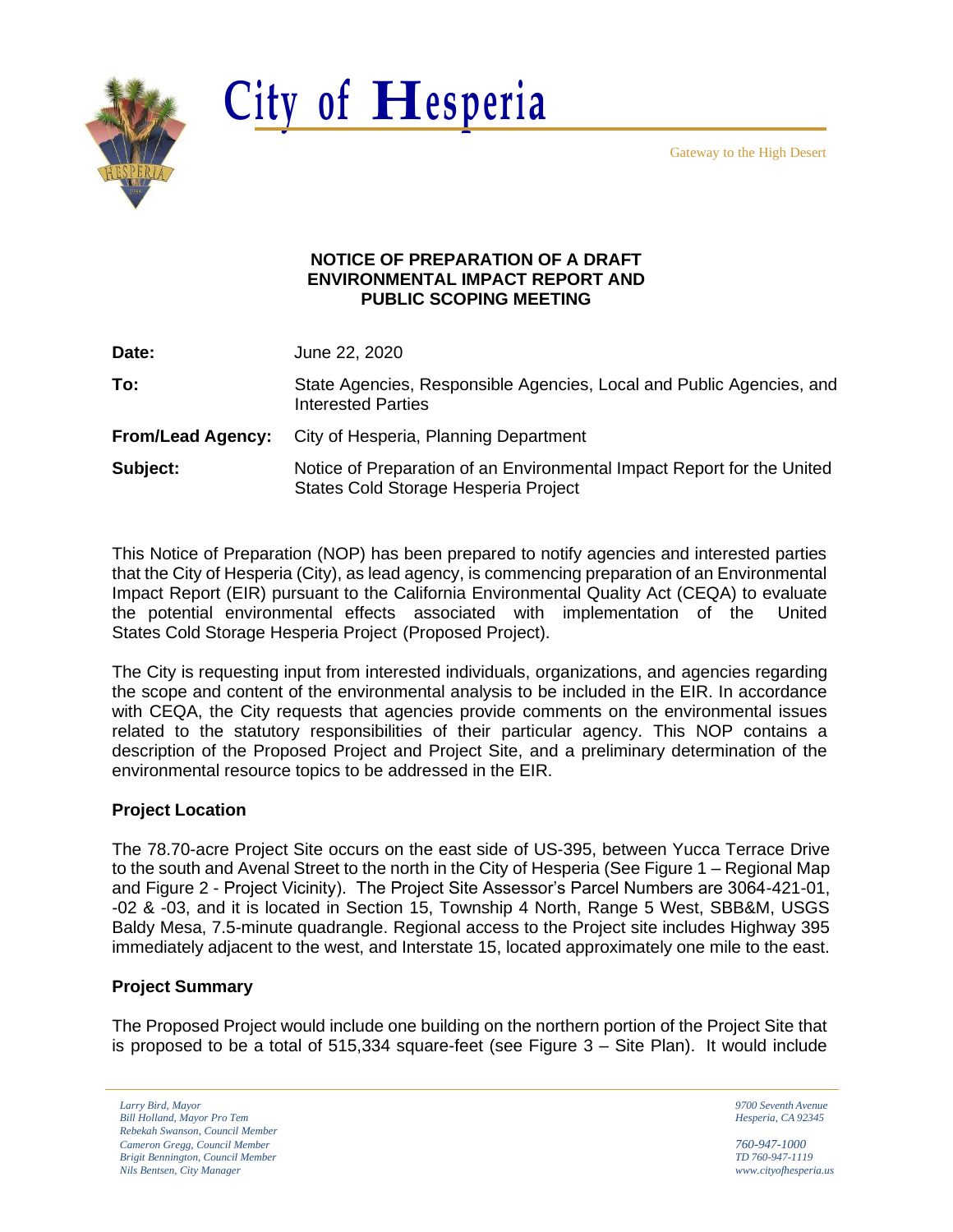both two-story and high bay warehousing areas and 31,594 square-feet of office space. The second building on the southern portion of the property is proposed to be a total of 531,434 square-feet and would include a two-story warehousing area and 31,594 square-feet of office space. Each building would also include a 71,352 square-foot loading dock for truck trailers that includes a 23,522 square-foot area for driver services. The maximum height of the two warehouse buildings is proposed to be approximately 150 feet. The Proposed Project also includes a bioretention basin on the northeast corner of the site to capture and treat stormwater. A solar array field is proposed in the east portion of the Project Site to generate approximately 2.35 MW to serve the facility; no energy generated would be sold to the grid. Also proposed are passenger vehicle parking spaces and landscaping.

The Project requires the City of Hesperia to consider:

- Approval of Conditional Use Permit (CUP)
- Approval of a Tentative Parcel Map
- Approval of Development Agreement

#### **Potential Environmental Impacts of the Project**

As discussed in the Initial Study (available for review on the City's website: https:/[/www.cityofhesperia.us/312/Planning](http://www.cityofhesperia.us/312/Planning) and in person at Hesperia City Hall, Planning Department, 9700 Seventh Avenue, Hesperia), the EIR will evaluate whether implementation of the Project may potentially result in one or more significant environmental impacts. The potential environmental effects to be addressed in the EIR will include, but may not be limited to the following:

- **Aesthetics**
- Air Quality
- Biological Resources
- Cultural Resources
- **Energy**
- Geology/Soils/Paleontology
- Greenhouse Gas Emissions
- Hazards/Hazardous Materials
- Hydrology and Water Quality
- Noise
- Transportation
- Tribal Cultural Resources
- Utilities and Services Systems
- Wildfire

The EIR will also address all other CEQA-mandated topics, including cumulative impacts and Project alternatives.

## **Public Scoping Comment Period and Scoping Meeting**

#### *Public Scoping Comment Period*

The City has established a 30-day public scoping period. During the scoping period, the City's intent is to disseminate Project information to the public and solicit comments from agencies, organizations, and interested parties, including nearby residents and business owners, regarding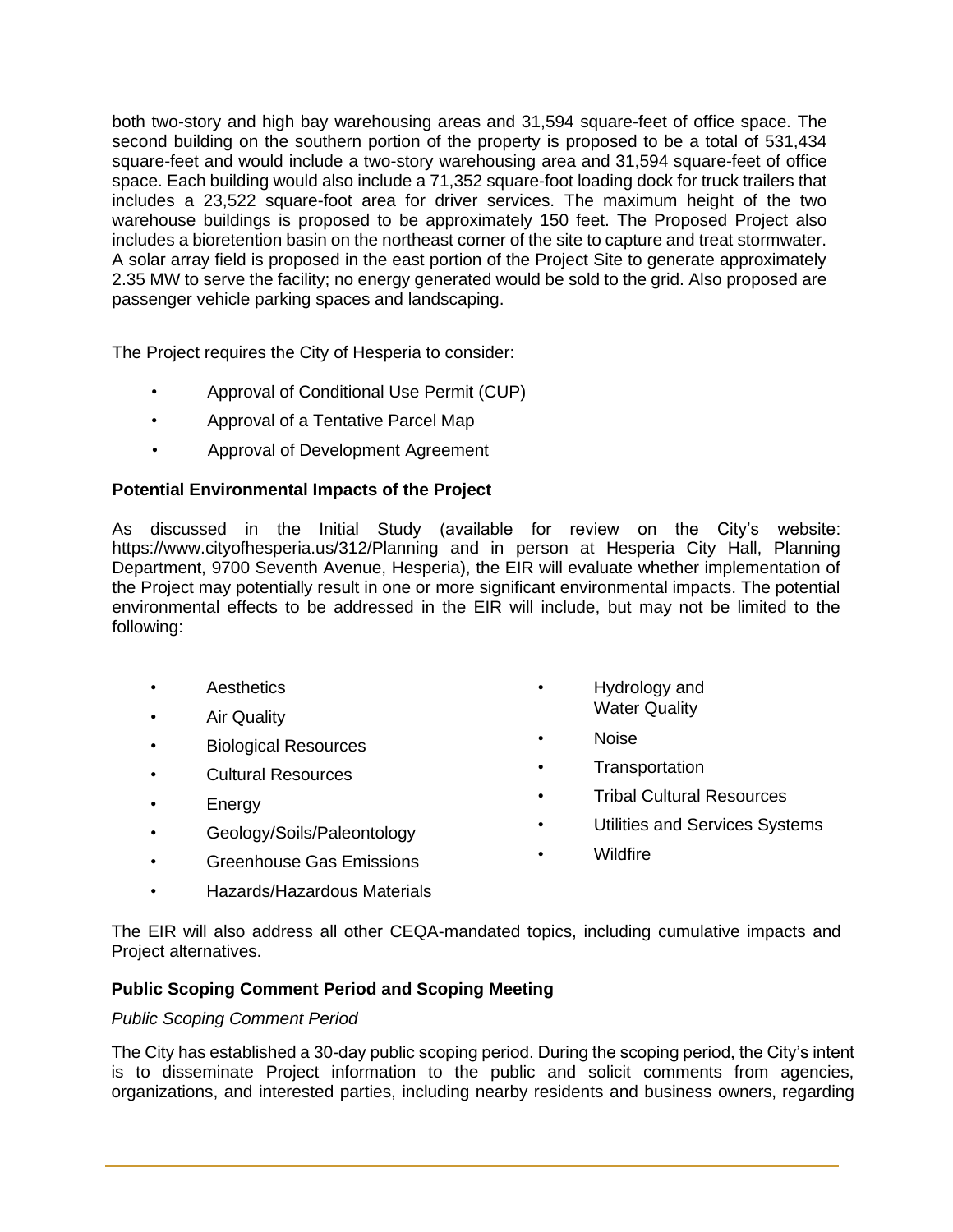the scope and content of the environmental information to be included in the EIR, including mitigation measures or Project alternatives to reduce potential environmental effects. During this period, this NOP and the Initial Study may be accessed electronically at the following website:

### **https:/[/www.cityofhesperia.us/312/Planning](http://www.cityofhesperia.us/312/Planning)**

This NOP and the Initial Study are also available for review in-person at Hesperia City Hall, Planning Department, 9700 Seventh Avenue, Hesperia, California 92345.

**Scoping Meeting:** The City will hold a scoping meeting for the project to receive comments on the scope and content of the EIR. You are welcome to attend the scoping meeting and present environmental information that you believe should be considered in the EIR. The scoping meeting is scheduled in the Council Chambers at Hesperia City Hall as follows:

#### **Date:** July 9, 2020 **Time:** 6:30 PM **Place:** City of Hesperia City Hall, 9700 Seventh Avenue, Hesperia

All scoping comments must be received in writing by 5:00 p.m. on July 24, 2020, which marks the end of the 30-day public scoping period. All written comments should indicate an associated contact person for the agency or organization, if applicable, and reference the Project name in the subject line. Pursuant to CEQA, responsible agencies are requested to indicate their statutory responsibilities in connection with the Project when responding. Please mail or email comments and direct any questions to the following contact person:

## **Ryan Leonard, Senior Planner City of Hesperia Planning Department 9700 Seventh Avenue Hesperia, California 92345 Phone: (760) 947-1651 Email: [rleonard@cityofhesperia.us](mailto:rleonard@cityofhesperia.us)**